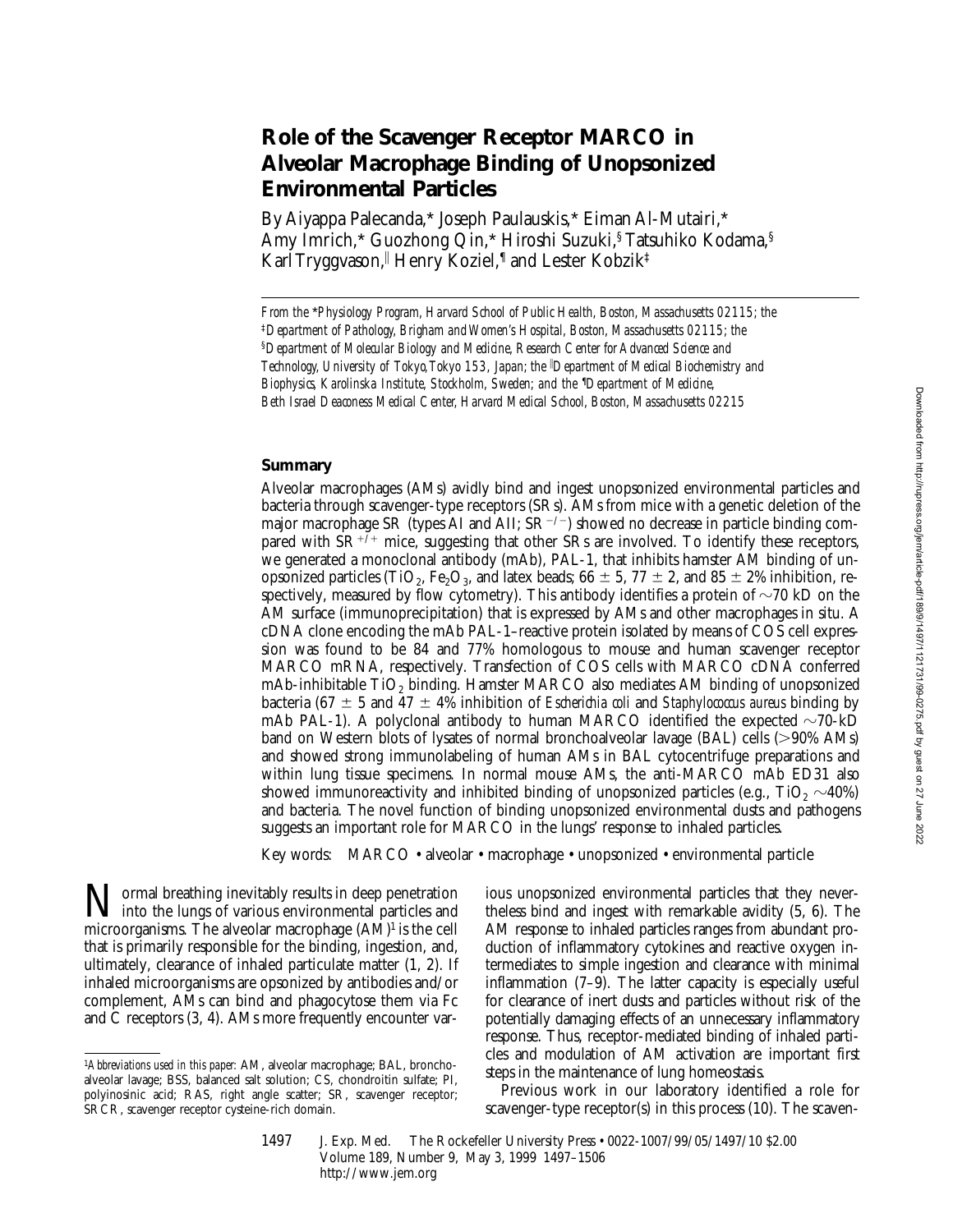ger receptors (SRs) are characterized by high-affinity binding of a relatively broad array of ligands such as modified LDL, some (but not all) polynucleotides and polysaccharides, and bacterial endotoxin (11, 12). There are three classes of SRs, A, B, and C (13). The two class A SRs, type I and type II, are homotrimeric glycoproteins composed of three 77-kD monomers generated from alternative splicing of a message encoded by a single gene (14, 15). SR-As are abundant on monocytes and tissue macrophages as well as other cells (13, 16, 17). A recently identified SR-A, MARCO, also binds acetylated LDL (18, 19). MARCO, like SR-A, binds bacteria but not yeast and is expressed on peritoneal macrophages and splenic marginal zone macrophages but has not been found in the lung (18–21).

The SR ligand polyinosinic acid (PI) caused a marked inhibition of AM binding of oxide particles, latex beads, fly ash, and particles collected from ambient air (10, 22). PI also inhibited the uptake of quartz particles  $(SiO<sub>2</sub>)$  by AMs in vivo (10). These data suggested that SR-like receptors mediate nonopsonic phagocytosis of pollutant particles. Although SR-A (I/II) seemed the most likely candidate, the use of PI precluded precise identification of receptor(s), as this reagent can inhibit more than one member of the SR family (11, 13).

In the studies reported here, we found that SR-A–deficient AMs exhibited normal (comparable to wild-type) ability to bind particles both in vitro and in vivo. To identify other scavenger-type receptors involved, we developed an mAb capable of blocking hamster AM particle binding. Using this mAb, we performed expression cloning for the receptor, which is similar to mouse and human MARCO in cDNA sequence homology and binding of bacteria. We also show that mouse and human AMs express MARCO and that mouse MARCO is involved in binding of unopsonized particles. The results indicate that MARCO is likely to play an important role in the initial responses to inhaled particles in the lung.

#### **Materials and Methods**

*Reagents and Particles.* TiO<sub>2</sub> and  $Fe<sub>2</sub>O<sub>3</sub>$  were provided by Dr. J. Brain (Harvard School of Public Health, Boston, MA). These particles have been shown to be heterogeneous in size, with a median diameter of 1.3  $\mu$ m (23). Latex beads (1.0  $\mu$ m in diameter; sulfated polystyrene) that show green fluorescence after excitation at 488 nm were obtained from Interfacial Dynamics Co. All particles were suspended in balanced salt solution  $(BSS - 124)$ mM NaCl, 5.8 mM KCl, 10 mM dextrose, and 20 mM Hepes]) as stock solutions and sonicated  $\sim$ 30 s before use. Anti-TNP (PharMingen), anti-heparan sulfate mAbs (Seikagaku Corp.), anti– human  $\beta$ 2 microglobulin mAb (PharMingen), and a nonspecific rat IgG1 (PharMingen) were used as isotype-matched controls. The anti–human MARCO antibody was raised in rabbits as described (18). The anti–mouse MARCO mAb, ED31 (IgG1), was provided by Dr. G. Kraal (Vrije Universiteit, Amsterdam, The Netherlands) (21). All reagents not otherwise specified were obtained from Sigma Chemical Co.

*Cell Isolation and Flow Cytometric Assay of Particulate Binding.* SR-A–deficient mice were prepared as reported (24). Mice or hamsters were killed by intraperitoneal pentobarbital injection.

AMs obtained by repeated lung lavage with  $BSS$ <sup>-</sup> were centrifuged at 150 g and resuspended in BSS<sup>+</sup>. AMs ( $2 \times 10^5$  in 100  $\mu$ l BSS<sup>+</sup>) were preincubated with mAbs (100  $\mu$ l hybridoma supernatant or 10  $\mu$ g/ml mAb) or inhibitors (10  $\mu$ g/ml) and 2.5  $\mu$ g/ml cytochalasin D for 5 min on ice in a 1-ml microfuge tube. After the addition of probe sonicated particles or beads, the tubes were rotated at  $37^{\circ}$ C for 30 min, placed on ice, and analyzed by flow cytometry. Flow cytometry was performed using an Ortho 2150 cytofluorograph as previously described (25). AM uptake of particles was measured using the increase in the mean right angle scatter (RAS) caused by these granular materials (25). Latex bead binding is expressed as relative fluorescence.

*Assay of Bacteria Binding.* Fluorescent-labeled, heat-killed bacteria (*Escherichia coli* and *Staphylococcus aureus*) and yeast (Zymosan) were purchased from PharMingen. The bacteria binding assay was performed exactly as described above, except that AMs were incubated with either bacteria (5  $\times$  10<sup>7</sup>) or yeast (2  $\times$  10<sup>5</sup>) instead of particles. Binding was measured by detecting AM-associated fluorescence by flow cytometry.

*In Vivo Particle Uptake.* Mice were anaesthetized with halothane (4%), and 125  $\mu$ l TiO<sub>2</sub> (50  $\mu$ g/ml) in BSS<sup>+</sup> was instilled into the lungs using a 22-gauge canula. Bronchoalveolar lavage (BAL) was performed 30 min after instillation, and aliquots of BAL were immediately analyzed by flow cytometry to quantitate cell-associated particles.

*Production of mAb.* BALB/c mice were immunized by intraperitoneal injection of  $2 \times 10^7$  hamster AMs. After 3 wk, mice received another injection of  $2 \times 10^7$  AMs i.p., and 3 d later, spleens of the mice were removed. The splenocytes were fused with a nonsecreting mouse myeloma, P3U1, using polyethylene glycol 4000 and cultured in DMEM containing hypoxanthine, aminopterin, and thymidine. After 2 wk, supernatants from hybridoma cultures were screened for their ability to inhibit the adhesion of  $TiO<sub>2</sub>$  to AMs.

*Immunoprecipitation.* Hamster AM cell surface proteins were labeled with sulfo-NHS-LC-biotin (Pierce Chemical Co.) as per the manufacturer's suggested protocol and resuspended at a concentration of  $4 \times 10^7$  cells/ml in a 1% extraction buffer (1% Triton X-100, 50 mM Tris-HCl, 150 mM NaCl, 2 mM CaCl<sub>2</sub>, 2 mM MgCl<sub>2</sub>, and 5 mM iodoacetamide supplemented with 40  $\mu$ g/ml PMSF, 2  $\mu$ g/ml aprotinin, and 10  $\mu$ g/ml phenanthroline as protease inhibitors). The lysates were precleared with rat anti–mouse IgM magnetic beads (Dynabeads®; Dynal Inc.). Aliquots of lysate were incubated with mAbs PAL-1 or RP-3 bound to rat anti–mouse IgM magnetic beads overnight at 4°C. The immunoprecipitates were washed in cold lysis buffer (without protease inhibitors), subjected to SDS-PAGE, electroblotted to membrane filters, probed with avidin– HRP conjugate (Pierce Chemical Co.), and developed using chemiluminence reagent (Supersignal<sup>®</sup>; Pierce Chemical Co.).

*Immunohistochemistry.* Cryostat sections of hamster tissues were fixed in buffered 2% paraformaldehyde for 10 min, followed by 10 min in 100% cold  $(-20^{\circ}C)$  methanol. After rinsing, immunostaining was performed by sequential application of primary antibody (mAb PAL-1 [5  $\mu$ g/ml] or anti-heparan sulfate mAb [5 mg/ml], goat anti–mouse IgG [1:50; Sternberger Monoclonals, Inc.], and mouse peroxidase–antiperoxidase complex [1:100; Sternberger Monoclonals, Inc.]), followed by labeling with chromogen diaminobenzidine and  $H_2O_2$ . To increase sensitivity, an additional cycle of secondary and peroxidase–antiperoxidase complex was applied to sections, followed by a second chromogen reaction. Paraffin sections of human lung tissue were immunostained using an avidin–biotin complex protocol as previously described (26). The slides were washed with water, counterstained with hematoxylin, dehydrated, and mounted for light microscopy.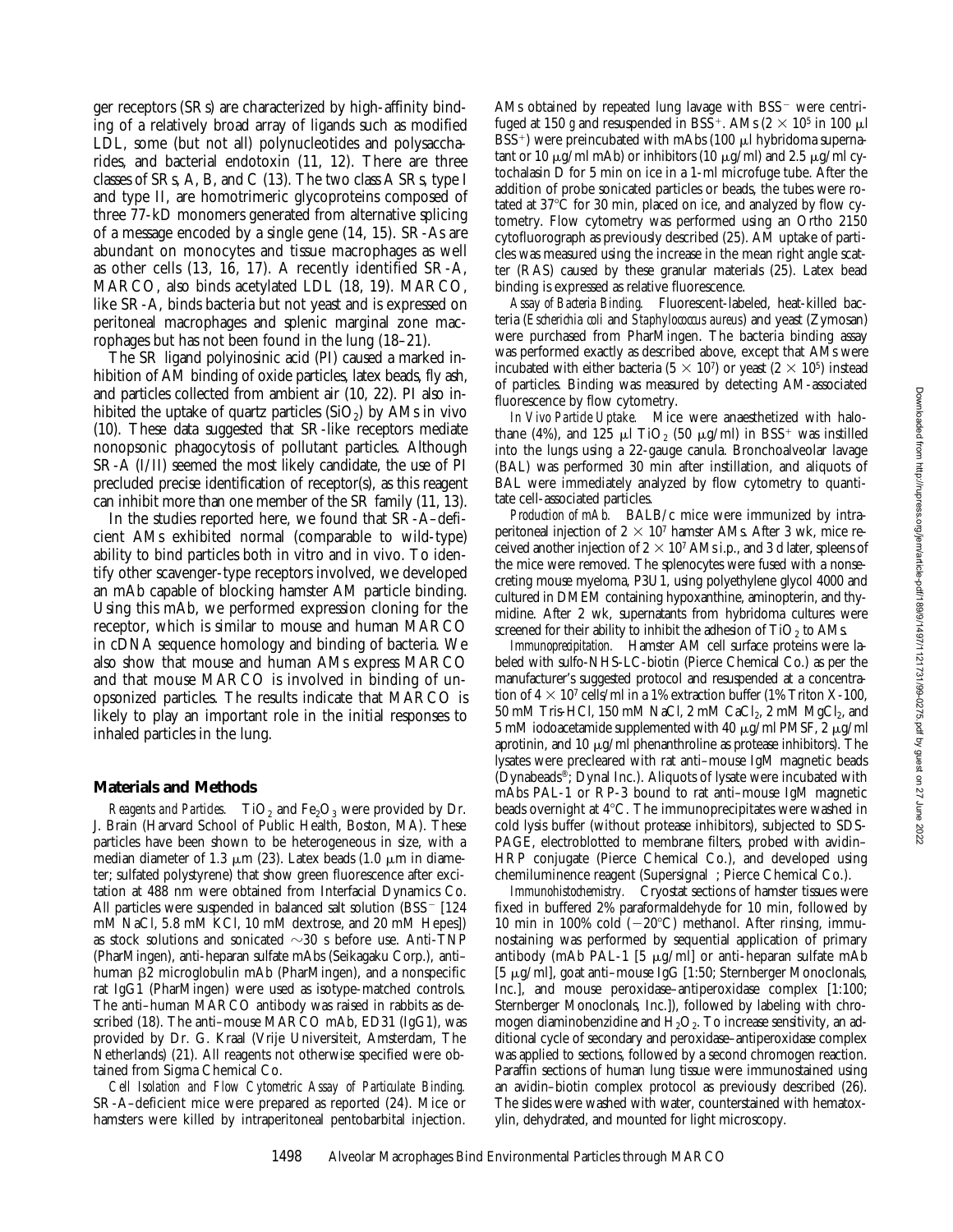*Expression Cloning.* A hamster AM cDNA library prepared in the pcDM8 vector (provided by Dr. B. Seed, Harvard Medical School, Boston, MA; Paulauskis, J., unpublished data) was divided into small pools and transfected into COS cells. The transiently transfected COS cells were isolated by "panning" on mAb PAL-1–coated plates, and plasmid DNA was reisolated and amplified as described (27). A receptor-positive pool was identified by PAL-1 immunostaining of transfected COS cells after six rounds of screening. This pool was subdivided repeatedly until we obtained a single functional plasmid that upon transfection conferred mAb PAL-1 reactivity to COS cells. Both strands of the cDNA insert were sequenced at the Harvard University Biopolymers Laboratory.

*Western Blot Analysis.* Human AMs were collected by BAL from healthy adults under an institutionally reviewed and approved protocol. AMs were washed and lysates prepared as described above (see *Immunoprecipitation*). The lysates were mixed with  $6\times$  reducing or nonreducing SDS-solubilization buffer, subjected to SDS-PAGE, electroblotted to membrane filters, probed with either control rabbit IgG or purified rabbit anti–human MARCO antibody followed by avidin–HRP conjugate (Pierce Chemical Co.), and developed using chemiluminence reagent (Supersignal<sup>®</sup>; Pierce Chemical Co).

*Statistics.* Data were analyzed using ANOVA and paired *t* test components of a statistical software package (Statview; Abacus Concepts). Significance was accepted when  $P < 0.05$ .

#### **Results**

*SR-A–deficient AMs Bind Unopsonized Particles.* To determine whether SR-A (I/II) receptors mediate AM binding of unopsonized particles, the binding of  $TiO<sub>2</sub>$  by SR-A (I/II)–deficient AMs (SR-A<sup>-/-</sup>) was tested and compared with the binding of  $TiO<sub>2</sub>$  by AMs from wild-type mice  $(SR-A^{+/+})$ . Microscopic evaluation of treated AMs showed similar robust binding of  $TiO<sub>2</sub>$  by both SR-A<sup>-/-</sup> and  $SR-A^{+/+}$  AMs (Fig. 1 A). Quantitation by flow cytometric analysis of RAS increases showed that  $SR-A^{-/-}$ and  $SR-A^{+/+}$  AMs demonstrated essentially identical particle binding (Fig. 1 B).  $SR-A^{-/-}$  AMs also bound unopsonized ferric oxide and fluorescent latex beads with comparable avidity (data not shown). The SR ligand PI inhibited the adhesion of TiO<sub>2</sub> to both SR-A<sup>-/-</sup> and SR<sup>+/+</sup> AMs by 59  $\pm$ 1% and 58  $\pm$  4%, respectively. The control polyanion, chondroitin sulfate (CS), had no effect on particle adhesion. To determine if the in vitro particle binding reflected in vivo events, we measured particle binding to AMs after intratracheal instillation of TiO<sub>2</sub>. SR-A–deficient or wild-type mice were instilled with buffer alone or buffer containing  $TiO<sub>2</sub>$ . After 30 min, mice were killed, BAL performed, and AM uptake of  $TiO<sub>2</sub>$  quantified by flow cytometry. As shown in Fig. 1 C, both SR-A–deficient AMs and wild-type AMs bound  $TiO<sub>2</sub>$  in vivo to a comparable degree. Thus, SR-A deficiency does not alter unopsonized particle binding by AMs. These results suggested that SRs other than SR-A are involved in unopsonized particle binding to AMs.

*Effect of mAb PAL-1 on AM Binding of Particles.* To develop an mAb to the receptor that mediates particle binding, mice were immunized with hamster AMs, and hybridomas were prepared and screened for mAbs that block AM



**Figure 1.** SR-A–deficient and –sufficient AMs bind TiO<sub>2</sub> equally. (A) Representative photomicrograph showing approximately similar binding of particles by SR-A–deficient  $(SR^{-/-})$  and wild-type  $(SR^{+/-})$  AMs incubated with unopsonized  $TiO<sub>2</sub>$  (original magnification 400). (B) SR<sup>-/-</sup> and  $SR^{+/+}$  AMs were pretreated with the SR blocker PI or the control polyanion CS or left untreated, and their binding of  $TiO<sub>2</sub>$  was determined by flow cytometry. (C)  $SR^{-/-}$  and  $SR^{+/+}$  AMs show similar binding of TiO<sub>2</sub> in vivo as determined by intratracheal instillation of  $TiO<sub>2</sub>$  followed by BAL and flow cytometric analysis.  $TiO<sub>2</sub>$  binding is expressed as increase in flow cytometric RAS. The data represent the mean  $(\pm$  SEM) of three separate experiments (B) and three mice per treated group compared with one control (C). \*Significantly different from  $TiO<sub>2</sub>$  alone,  $P < 0.006$ .

binding of  $TiO<sub>2</sub>$ . As shown in Fig. 2 and reported previously (10), the scavenger receptor ligand, PI, blocked AM binding of  $TiO<sub>2</sub>$  and served as a positive control for these assays. A new mAb, PAL-1, inhibited AM binding of  $TiO<sub>2</sub>$ by 67  $\pm$  5% ( $n = 10$ ). An isotype-matched control mAb (anti-TNP) had no effect on AM binding of TiO<sub>2</sub>. We next examined the effect of mAb PAL-1 on AM binding of other environmental particles such as  $Fe<sub>2</sub>O<sub>3</sub>$  or quartz  $(SiO<sub>2</sub>)$  and the surrogate particle, latex beads. As shown in Table I, PAL-1 inhibited AM binding of  $Fe<sub>2</sub>O<sub>3</sub>$ , SiO<sub>2</sub> and latex beads by 78  $\pm$  2, 52  $\pm$  24, and 85  $\pm$  4%, respectively. Thus, mAb PAL-1 substantially inhibits AM binding of a broad range of particles.

*Immunoprecipitation of a Cell Surface Protein by mAb PAL-1.* To identify the protein(s) recognized by mAb PAL-1, immunoprecipitation experiments were carried out. AMs were surface-labeled by sulfo-NHS-biotin (Pierce Chemical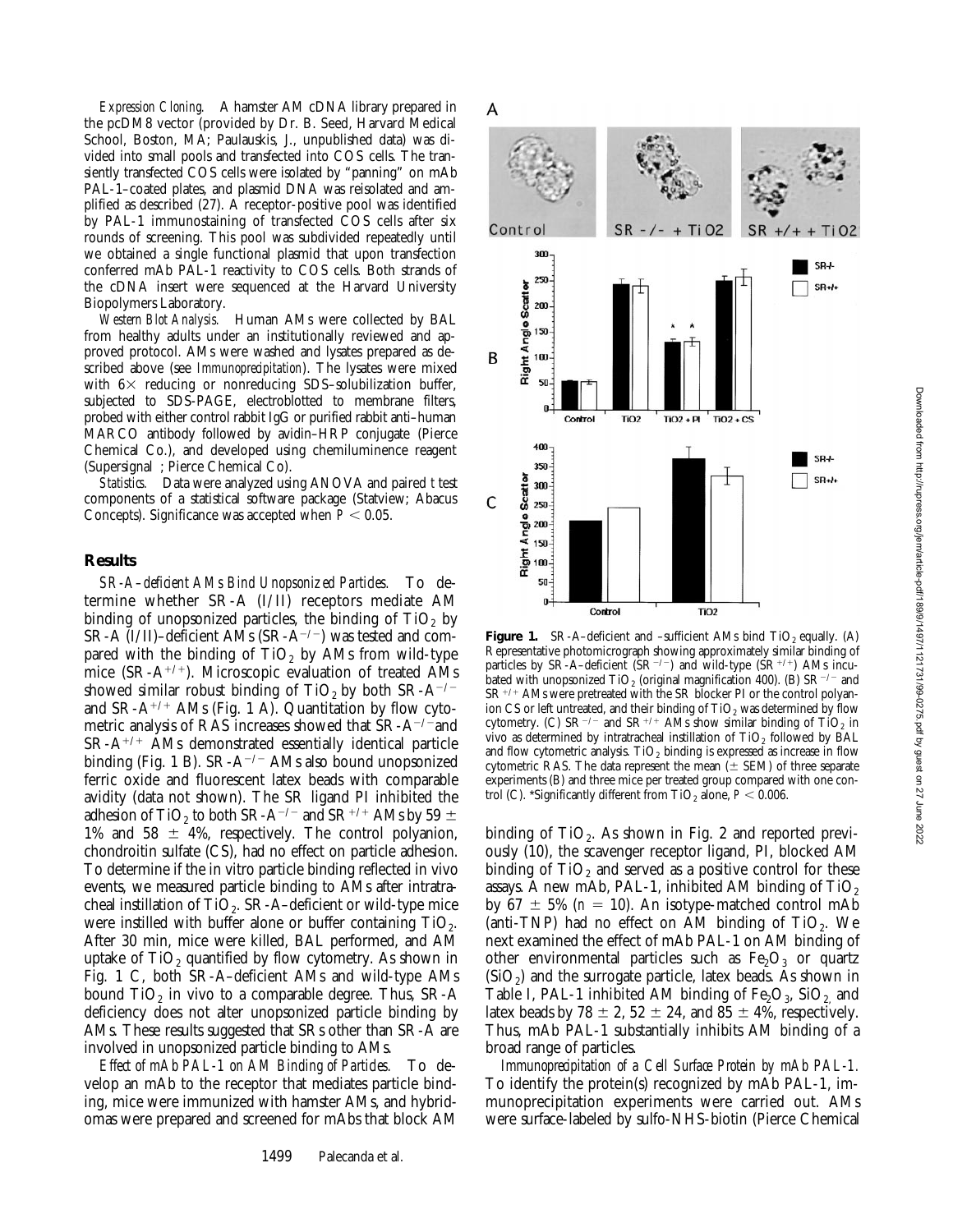

**Figure 2.** The mAb PAL-1 blocks AM binding of TiO<sub>2</sub>. Hamster AMs were untreated or pretreated with PI, CS, mAb PAL-1, and an isotypematched control mAb (IgM), and their binding of  $TiO<sub>2</sub>$  was determined by flow cytometry as described in Materials and Methods. TiO<sub>2</sub> binding is expressed as increase in flow cytometric RAS. The data represent mean ( $\pm$  SEM) of 10 separate experiments. \*Significantly different from TiO<sub>2</sub> alone,  $P < 0.001$ .

Co.), and the cell surface molecules bound by PAL-1 were analyzed by SDS-PAGE (Fig. 3). In both reducing and nonreducing conditions, a single band with an apparent molecular mass of 70 kD was detected in lysates of normal AMs (Fig. 3). This band was absent from cells precipitated with an isotype-matched (IgM) negative control antibody.

*Tissue Localization of the PAL-1 Antigen.* Immunostaining of frozen sections from a range of normal hamster tissues with PAL-1 showed that it reacted strongly with most or all AMs, macrophages of lymph node sinuses, and von Kupffer cells of the liver (Fig. 4 A). Macrophages in other sites were also positive (e.g., splenic red pulp, intestinal Peyer's patch, thymus). Cross-reactions with other tissue structures such as endothelial cells were not observed; numerous other nonlymphoid tissues were negative (skin, brain, heart, stomach, prostate, and kidney; data not shown). Flow cytometric analysis showed that PAL-1 staining is detected on AMs. Lymphocytes isolated from different lymph nodes and thymocytes were negative (Fig. 4 B). Peritoneal

**Table I.** *mAb PAL-1 Inhibits AM Binding of a Panel of Unopsonized Particles*

| Particle                       | Percent inhibition |
|--------------------------------|--------------------|
| $TiO2$ ( <i>n</i> = 10)        | $67 + 5$           |
| $Fe_2O_3 (n = 2)$              | $78 + 2$           |
| Sulfated latex beads $(n = 2)$ | $85 + 3$           |
| $SiO2$ ( <i>n</i> = 3)         | $52 + 24$          |
|                                |                    |

Hamster AMs were left untreated or pretreated with mAb PAL-1 or an isotype-matched control mAb and their binding of particles determined as described in Materials and Methods. Particle binding is expressed as percent inhibition of TiO<sub>2</sub> ( $n = 10$ ), Fe<sub>2</sub>O<sub>3</sub> ( $n = 2$ ), latex bead ( $n = 2$ ), and SiO<sub>2</sub>  $(n = 3)$  binding by mAb PAL-1. No significant inhibition of particle binding was observed with a control IgM (range is from  $-18$  to 7% inhibition).



**Figure 3.** Immunoprecipitation of the AM surface protein recognized by mAb PAL-1. Hamster AMs were surface-labeled with sulfo-NHS-biotin, extracted with Triton X-100, precleared with anti–mouse IgM magnetic beads, and immunoprecipitated with mAb PAL-1 or a control IgM bound to anti–mouse magnetic beads. Immunoprecipitates were analyzed using reducing (R) or nonreducing (NR) SDS-PAGE as described in Materials and Methods. Relative molecular mass is indicated (kD).

macrophages, neutrophils, and monocytes were predominantly negative (data not shown).

*Expression Cloning of the Particle Adhesion Receptor.* An expression cloning protocol was used to identify the receptor mediating AM binding of particles. When transfected into COS cells, a cDNA clone conferred mAb PAL-1 reactivity (Fig. 5, A and B). Both strands of the 1.6-kb insert were sequenced. The sequence, including part of the  $5'$ and  $3'$ -untranslated regions, is shown in Fig.  $6$  A. From the first ATG, we predict an open reading frame of 1452 bp, which yields a protein of 483 amino acid residues with a predicted molecular mass of 49.5 kD. GenBank searches of the nucleotide and protein sequences revealed significant homology to murine and human MARCO (84 and 77% nucleotide identity with mouse and human MARCO cDNA, respectively; 18, 19). We refer to this clone as hamster MARCO. Amino acid identity between hamster, murine, and human MARCO was 77 and 65%, respectively (Fig. 6 B). As shown in Table II, amino acid identity between hamster, mouse, and human MARCO was highest in the collagenous domain. The intracellular domain had 80% identity between hamster and mouse MARCO, as compared with 50% identity between hamster and human MARCO. Hamster MARCO, like human MARCO, does not have a cysteine residue in the spacer domain, but like mouse MARCO, it retains two cysteines in the cytoplasmic domain. The two potential carbohydrate attachment sites in the spacer domain, the interruption of Gly-Xaa-Yaa repeats in the collagenous domain, and all six cysteine residues in the scavenger receptor cysteine-rich domain (SRCR) are conserved between all three species (Fig. 6 B). Hamster MARCO differs from both murine and human MARCO in containing a shorter collagenous domain (237 amino acids).

*MARCO Expression Confers mAb PAL-1–inhibitable TiO<sub>2</sub> Binding to COS Cells.* To confirm the role of MARCO in particle binding, we transfected COS cells with hamster MARCO cDNA. As shown in Fig. 5 C, COS cells transfected with MARCO cDNA bound  $TiO<sub>2</sub>$  (4.6-fold increase in RAS). TiO<sub>2</sub> binding by MARCO-transfected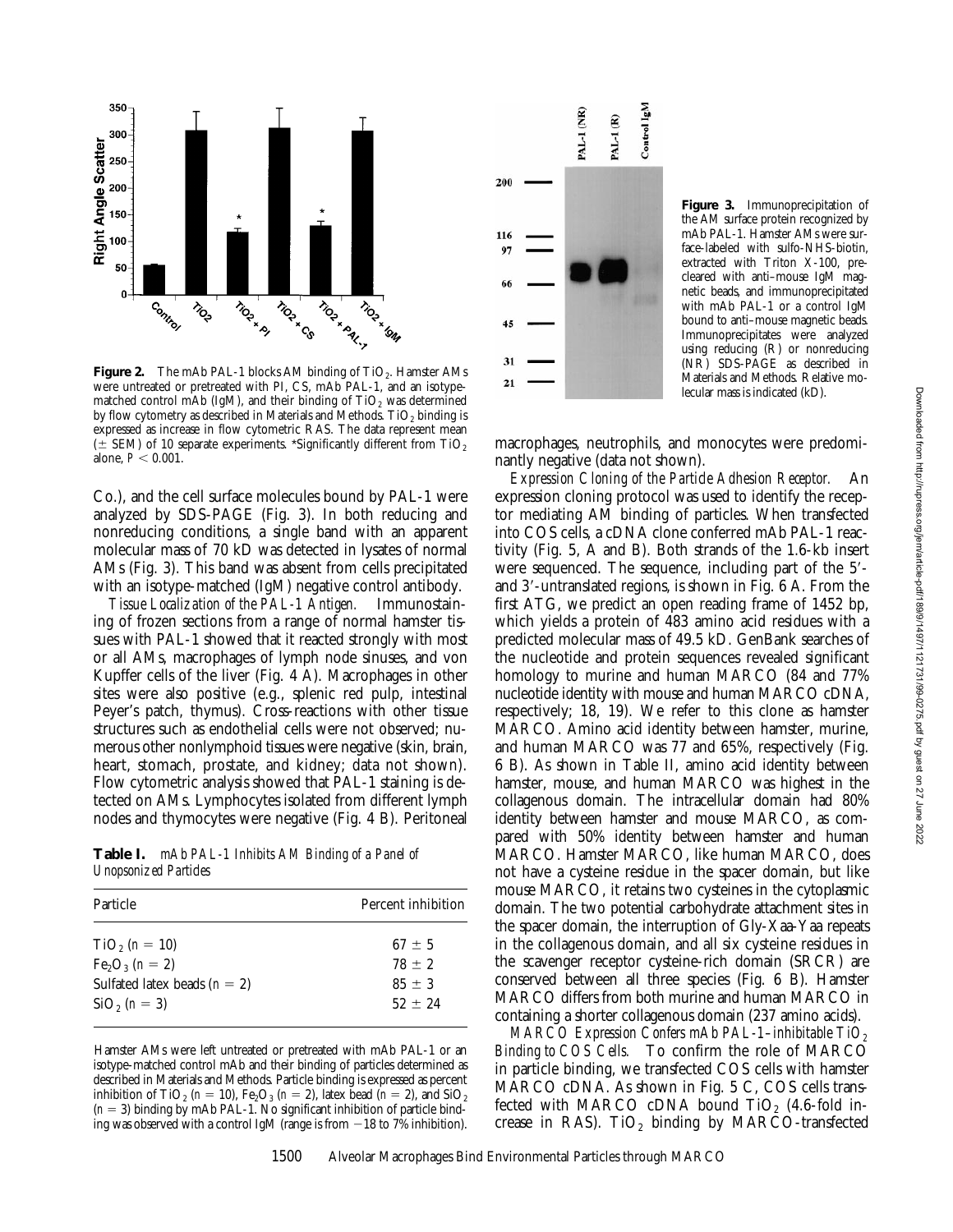

Downloaded from http://rupress.org/jem/article-pdf/189/9/1497/1121731/99-0275.pdf by guest on 27 June 2022 Downloaded from http://rupress.org/jem/article-pdf/189/9/1497/1121731/99-0275.pdf by guest on 27 June 2022

COS cells but not untransfected COS cells was significantly inhibited by the anti-MARCO mAb PAL-1 (47  $\pm$  6% inhibition; Fig. 5 C). Controls, including untransfected COS cells and COS cells transfected with a plasmid encoding the cDNA for hamster CD44, exhibited binding of  $TiO<sub>2</sub>$  that

1501 Palecanda et al.

was inhibited by both PI and heparin (an agent that does not inhibit AM binding of TiO<sub>2</sub> [10]) but not mAb PAL-1 (data not shown). The constitutive heparin-sensitive particle-binding receptor on COS cells is different from MARCO and remains to be identified (see Discussion).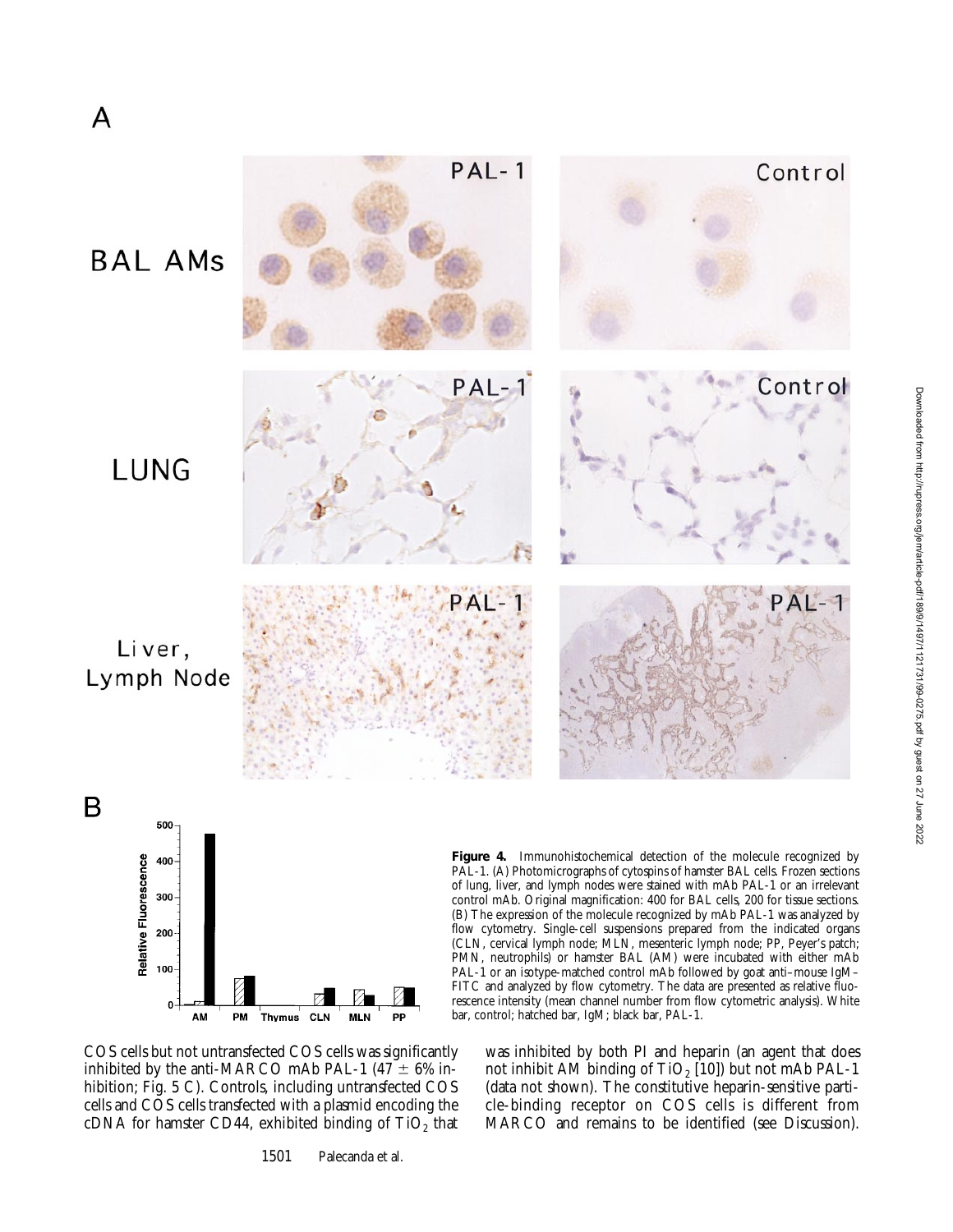



Figure 5. (A and B) Transfection of COS cells with a cDNA clone (isolated by an expression cloning strategy) confers PAL-1 reactivity. COS cells were transfected with the isolated cDNA clone  $\overline{A}$  or the empty vector  $\overline{B}$ ; cytospins prepared 48 h later, and they were immunostained with mAb PAL-1. Control IgM antibody showed no labeling (not shown). (C) Transfection of COS cells with MARCO cDNA (for sequence identification, see Fig. 6) confers mAb PAL-1 inhibitable  $TiO<sub>2</sub>$  binding. COS cells, transfected with MARCO cDNA, were pretreated with mAb PAL-1 and a control mAb and their binding of TiO<sub>2</sub> determined using a flow cytometric assay. The data represent mean ( $\pm$  SEM) RAS increase of five separate experiments. \*Significantly different from  $TiO<sub>2</sub>$  alone,  $P < 0.01$ .

## A

 $\mathsf C$ 

| TAAAGGGGCTTTGACCACCTATAAAACTTAGCAATGGGAAATAAAAAAGCCCTCAAGGAGGAAGCCTTCTTGGGG                                | 75   |                  |                                                                                                                                                                                              |            |
|------------------------------------------------------------------------------------------------------------|------|------------------|----------------------------------------------------------------------------------------------------------------------------------------------------------------------------------------------|------------|
| M G N K K A L K E E A F L<br>- G                                                                           |      |                  |                                                                                                                                                                                              |            |
| AGCGCAGAAGAAGGAGCTGATTTTGACCAAGCCATGTTCCCTGTGATGAGACCTTCGAAATCAATGATCCCATG                                 | 150  |                  |                                                                                                                                                                                              |            |
| S A E E G A D F D O A M F<br>P V M E<br>T<br>$\mathbb{F}$<br>E<br>N<br>M                                   |      |                  |                                                                                                                                                                                              |            |
|                                                                                                            | 225  |                  |                                                                                                                                                                                              |            |
| P K K R N W G S F C T A V M A I H L I L L T A G T                                                          |      |                  |                                                                                                                                                                                              |            |
| ACCCTGCTGACGCTTAAAGTTCTCAGTCTGCAGAAGTGGATCCTGGAGAAGTACTTAGACAATGAGACACTGGCT                                | 300  |                  |                                                                                                                                                                                              |            |
| D IN<br>В.<br>T.<br>E<br>K<br>Y L<br>T L L<br>TL.<br>K V<br>L S<br>$\circ$<br>K W I L<br>L.                |      |                  |                                                                                                                                                                                              |            |
| GCTGAGGACAGGTCATTCTTCTCACTACAGCTGGCAAGTCCCGAAACGCACCTGGTACCCAGAACACGGGGGCTG                                | 375  |                  |                                                                                                                                                                                              |            |
| L A S<br>E T H<br>V P R T<br>P G L<br>D<br>R<br>-S<br>F<br>SL Q<br>$\mathbb{P}$<br>L                       |      |                  |                                                                                                                                                                                              |            |
|                                                                                                            | 450  | в                |                                                                                                                                                                                              |            |
| VRTSQEQLLQQV<br>D<br>(N)<br>L<br>OALOVO<br>L TO                                                            |      | Hamster          |                                                                                                                                                                                              | 50         |
| CGGAACCCAGAGCTGTTCCGGATTAAGGGTGAACGAGGCTCCCCAGGTATCCCAGGTCTCCAGGGCCCCCCAGGC                                | 525  | Mouse            | Modernices ethesiood (Libera Modern)<br>Modernices derivations in Holdernices (Liberalistic Regionalistic)<br>Modernices vertices derivations in Eliterations (Liberalistic)                 | 50<br>46   |
| $P$ $P$ $G$<br>R N P E L F R I K G E R G S P G<br>$\mathbb{I}$<br>$\mathbb{P}$<br>$\mathbf{G}$<br>L Q<br>G |      | Human            |                                                                                                                                                                                              |            |
| ATCAAGGGAGAGGCAGGCCTCCAGGGACCCATGGGTGCACCAAGGGAGCCAGGAGCAACTGGTGCCCCAGGACCT                                | 600  | Hamster          |                                                                                                                                                                                              | 98         |
| I K G E A G L Q G P M G A P R E P G A T G A P G P                                                          |      | Mouse            | AVMATHUILL TAGHTUINK MATGKVI-- ESKYLIGENT, ANEDKSHESU<br>AVMAHELIUL TAGHALLLIQ VUHLGEOLOR ESKOGHNSH, AISBNEHEHT<br>AVMAHELILL TAGACLIVO MINLGARLRV ESKYFINDVIL ANEDSPOPSE                    | 100        |
| CAAGGAGAGAAGGCAGCAAAGGTGACAAGGGTCTCATTGGCCCCAAGGGGAACATGGCACAAAGGGAGACAAA                                  | 675  | Human            |                                                                                                                                                                                              | 96         |
| E.<br>K G S K G D K G L<br>I G P K G<br>E<br>H G T K G<br>D K<br>$O_G$                                     |      | Hamster          |                                                                                                                                                                                              | 147        |
| GGAGACCTAGGCCTTCCAGGGAGCAAAGGGGACATGGGCATGAAGGGAGTCACAGGGGTCATGGGGCCCCCTGGA                                | 750  | Mouse            | REPEREU VERIEGIANI GVOINCORIS CECILOGYVEN<br>VERVIEU VERAGGIONI GROINVEN CECILOGOFIN<br>VERBEU POGASELOVI GROINVENS EEFLAGEYVEN                                                              | 148        |
| G D L G L P G S K G D M G M K G V T G V M G<br>$P$ $P$ $G$                                                 |      | Human            |                                                                                                                                                                                              | 146        |
| GCACAGGGAAATAAAGGCGATCCTGGGAAACCAGGCCTACCAGGTTTGGCTGGGTCTCCTGGAGTCAAAGGTGAT                                | 825  | Hamster          |                                                                                                                                                                                              | 161        |
| P G V K G D<br>P G L A<br>G<br>- S                                                                         |      | Mouse            |                                                                                                                                                                                              | 195        |
| A O G N K G D P G K<br>P G<br>L.                                                                           |      | Human            | ССРРСІ О СНКСАМСМРС АРСФРСРРАЕ КСАКСАМСКО САТСРSСІОС                                                                                                                                         | 196        |
| CAAGGACAACCTGGATTGCAGGGTGTTCCAGGCACTCCTGGTGCAGCAGGACCTTCAGGTGCCAAGGGTGAGCCA                                | 900  |                  |                                                                                                                                                                                              |            |
| O P G L O G V P G T P G A A G P S G A K G E P<br>- G                                                       |      | Hamster<br>Mouse | PRODREENGE OGPMEARER GATOMPERIG EKISKIDMEE DEPKIBMETK<br>PROGMEBAGE OGEDBAFEKO OATOMPERIME BKOSKIDDEE EPPKIBMETK<br>PROMKIBAGE OGFOOAFEKO OATOMPERIG EKISKIDIGE DEPKIBHETK                   | 211<br>245 |
| GGCCACCCTGGTCCTGGGCCAACAGGACCCCAAGGGATCTCCGGGAGTCCAGGAGCCGCAGGTTTGAAAGGA                                   | 975  | Human            |                                                                                                                                                                                              | 246        |
| OGISCS<br>PGAAG<br><b>H</b><br>-G<br>P T<br>- 63<br>$\mathbf{P}$<br>L K G<br>G<br>G.<br>P                  |      |                  |                                                                                                                                                                                              |            |
| AGCAAGGGGGACACAGGAATTCAAGGACACAAAGGCACAAAAGGAGAATCAGGAGTCCCAGGCCTTGCAGGTAGA                                | 1050 | Hamster<br>Mouse | d keprome kestyawa dayastras diketikana herradikan<br>dikensional Methodisch dipertisan diketikan<br>dikensional diketikana dayastras diketikan                                              | 261<br>295 |
| S K G D T G I Q G Q K G T K G E S G V P G L<br>AGR                                                         |      | Human            |                                                                                                                                                                                              | 296        |
| AAGGGAGACACTGGAAACCCTGGGCTGGCAGGCCCCAAAGGAGAACCAGGACGCCCGGCCTGAAGGGAGACCCT                                 | 1125 |                  |                                                                                                                                                                                              |            |
| T G N P G L A G P K G E<br>K G<br>D<br>P G<br>R P G L K<br>G<br>D P                                        |      | Hamster<br>Mouse | le de proportemente Hoszackaleg Zakrásova o proportemente<br>Proportemente de Proporte de Proportemente de Proportemente<br>Proportemente de Proportemente de Proportemente de Proportemente | 311<br>345 |
| GGAATGAAAGGGTCTTCTGGCCAGCAAGGACAAAAGGGAGAGAAGGGTGAGAAAGGCCAATCCTTCAAAGAGGTC                                | 1200 | Human            |                                                                                                                                                                                              | 346        |
| G M K G S S G O O G<br>O K G E K G E K G O S F K E V                                                       |      |                  |                                                                                                                                                                                              |            |
| CGGATTGTGGGTGCCACCAATCGAGGCCGAGCTGAAATTTTCTATAACAACGCCTGGGGGACAATTTGTGATGAC                                | 1275 | Hamster<br>Mouse | озомощкова отворжание рифоватлав конвением<br>озомощкова отворилемы рифоватлав конвениемо<br>озобочнова отворжание возрастиав комефикры<br><b>MGSKGDTGL</b>                                  | 361<br>395 |
| TNRGRAEIFYNNAWGTIC<br>D<br>D<br>R I V G G                                                                  |      | Human            |                                                                                                                                                                                              | 396        |
| AACTGGGATAATAACGATGCCACTGTCTCTGCCGCATGCTCGGTTACTCCAGTGGCAAAGGATTCACCTTTGGT                                 | 1350 |                  |                                                                                                                                                                                              |            |
| CRML GYSSGKGFTFG<br>N W D N N D A T V F                                                                    |      | Hamster          | GDIKA IKOSSG<br><b>TERMANOGRII<br/>MANAMEMOTI<br/>MANSGRIMGTI</b>                                                                                                                            | 411<br>445 |
| GGTGGCTCTGGGAACATCTGGCTGGATGACGTGAACTGTCAGGGGACAGAGGACAGTTTGTGGAACTGCAGGAAG                                | 1425 | Mouse<br>Human   | эмковос доэфтовков израниятся мартиясяна<br>эмковос Доффтовкор исвенному и мартиясяна<br>эмковос промиссион мартикиму мартианаль                                                             | 446        |
| G G S G N I W L D D V N C Q G T E D S L W N C R K                                                          |      |                  |                                                                                                                                                                                              |            |
| AACAACTGGGGCTCTCACAATTGCAACCATAACGAAGACGCAGGCGTGGAGTGCCCCTGACGTGGGTGCCCAGA                                 | 1500 | Hamster          | СОЭМОГАНОХ ПОРСЕКЛОУЗ ВЕКСЕТ-1953 ВЕВЛЕКСТВО МОДЕЛЕРИЯ<br>СОЭДИРАТНО ПОРСЕКЛОУЗ НЕВЕЛЕЗИЯ ВЕВЛЕКСТВО МОНОГВИЯ<br>СОЭДИРАТНО ДОРС <u>ЕНСТВО</u> МОРАСТУКИЯ ВПОРЕКСТВИ ДЕНЕСТВОТАЛ             | 460<br>495 |
| N N W G S H N C N H N E D A G V E C R                                                                      |      | Mouse<br>Human   |                                                                                                                                                                                              | 496        |
| TGTCACCCTGCGTCCCCAGGTGTCTTTGGGCTCCACCCTCATGGAGATCTGTGGGCTCCATCACTCTGTTGAGGG                                | 1575 |                  |                                                                                                                                                                                              |            |
|                                                                                                            |      | Hamster          |                                                                                                                                                                                              | 483        |
|                                                                                                            | 1635 | Mouse<br>Human   | NCHRINWORH NCNHNEDAGV ECR-<br>DOSRUSWONH NCMHNEDAGV ECS-<br>SCHRINGHR ECRHEEDAGV ECSV                                                                                                        | 518<br>520 |

Figure 6. (A) Nucleotide and deduced protein sequences of hamster MARCO. Conserved cysteine residues in the SRCRs are boxed. Putative carbohydrate attachment sites are circled. The consensus polyadenylation signal is underlined. The start ATG is indicated with an arrow. A kink in the collagenous domain is indicated by dotted underline. (B) Comparison of hamster, mouse, and human MARCO. Amino acids were aligned using the Align program (GeneWorks package; Intelligenetics). Regions of identity are boxed. These sequence data are available from GenBank/EMBL/DDBJ under accession number AF125191.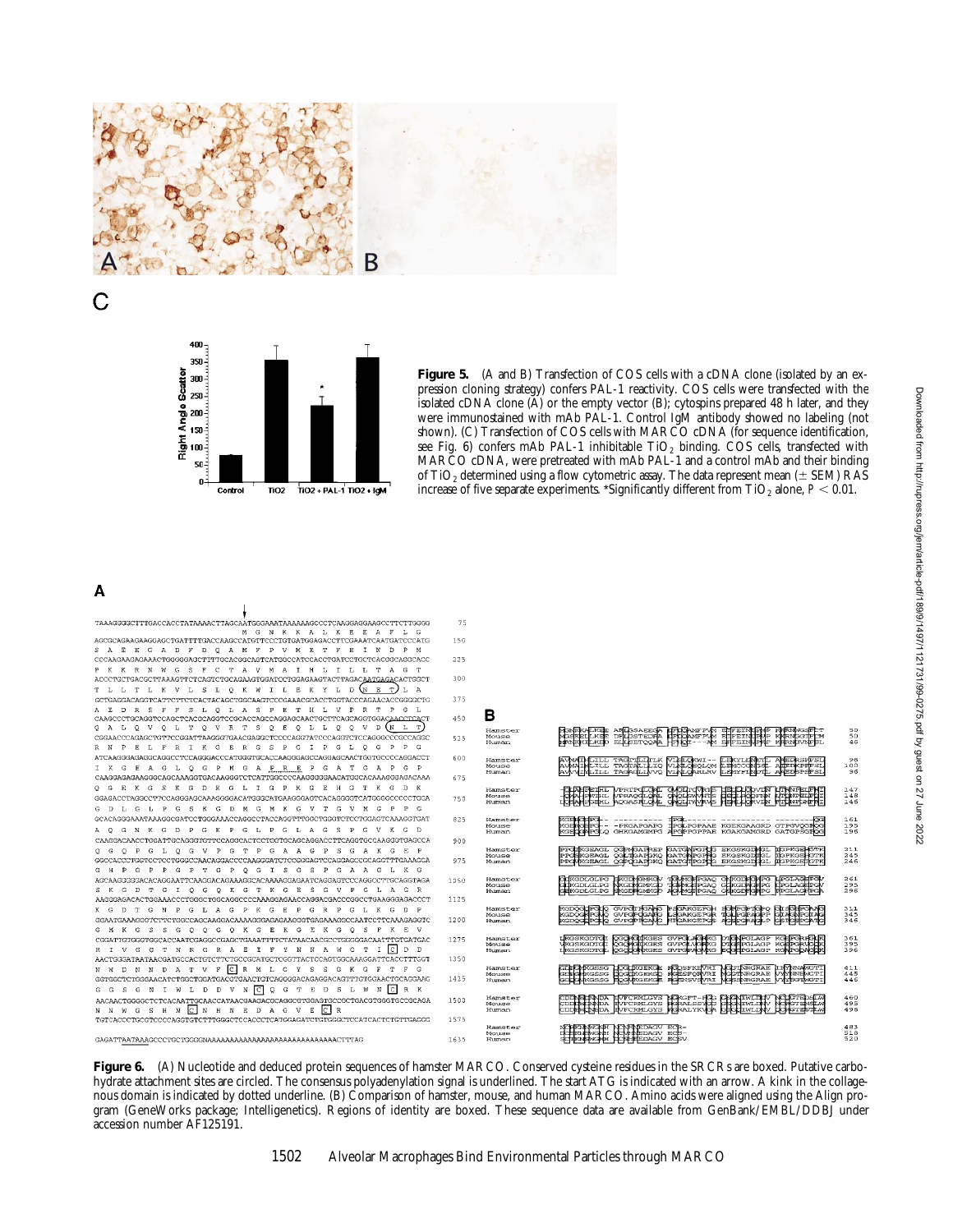**Table II.** *Amino Acid Identity between Hamster, Mouse, and Human MARCO*

|                          | Percent amino acid identity |             |  |  |
|--------------------------|-----------------------------|-------------|--|--|
| Hamster MARCO<br>domains | Human MARCO                 | Mouse MARCO |  |  |
| Cytoplasmic              | 48                          | 77          |  |  |
| Transmembrane            | 61                          | 78          |  |  |
| <b>Spacer</b>            | 58                          | 65          |  |  |
| Collagenous              | 76                          | 77          |  |  |
| <b>SRCR</b>              | 65                          | 77          |  |  |
| Across all domains       | 65                          | 77          |  |  |

Amino acid identity was determined by comparing the indicated putative domains with each other using the Align program in the Biology Workbench (http://biology.ncsa.uiuc.edu).

*Hamster MARCO Mediates AM Binding of Bacteria.* To further investigate the range of ligands for hamster MARCO, we tested the effect of mAb PAL-1 on AM binding of unopsonized microorganisms. As shown in Fig. 7, mAb PAL-1 inhibited AM binding of *E. coli* and *S. aureus* by  $67 \pm 5\%$ and 47  $\pm$  4%, respectively. PAL-1 had no effect on AM binding of Zymosan. An isotype-matched control antibody did not inhibit bacteria and yeast binding. Thus hamster MARCO, like human and mouse MARCO (18, 19), mediates AM binding of bacteria but not yeast.

*Expression of MARCO on Human Cells.* The original report of human MARCO did not detect MARCO expression in the lungs of a limited number of perinatal autopsy specimens (18). To evaluate whether adult human AMs express MARCO, we performed immunologic analysis using a polyclonal antibody to a peptide from domain V of human MARCO (18). Histochemical analysis of human BAL cells  $(>90\%$  AMs) and lung tissue showed that the anti-MARCO antibody detects antigen on AMs but not on other cells or surrounding tissue structures (Fig. 8, A–D). We prepared lysates from human AMs  $(n = 5)$  and performed SDS/Western blot analysis. The anti–human MARCO antibody reacted specifically with a discrete band in all AM lysates, which ran at a relative molecular mass of  $\sim$ 70 kD (results from two samples are shown in Fig. 8 E). No reactivity was seen with an irrelevant control antibody. The same pattern was repeated when the analysis was performed in nonreducing conditions (data not shown). Thus, adult human AMs express MARCO.

*SR-A–deficient AM Binding of TiO<sub>2</sub> Is Inhibited by an Antibody to MARCO.* An mAb to mouse MARCO has been shown to block bacteria binding by mouse macrophages (19). Although expression of MARCO was not detected in mouse lungs in the original report, we found significant immunostaining (albeit weaker than that seen in human and hamster AMs) of normal mouse AMs by the anti-MARCO mAb ED31 (data not shown; see Discussion) (19). We therefore examined whether ED31 would block  $TiO<sub>2</sub>$  binding by mouse AMs. In these experiments, the SR inhibitor, PI, re-



Figure 7. Effect of mAb PAL-1 on bacteria and yeast binding by AMs. Hamster AMs were left untreated or pretreated with PI, CS, mAb PAL-1, and a control mAb (IgM). Following pretreatment, AM binding of *E. coli*, *S. aureus,* and the yeast particle *Saccharomyces cerevisiae* (Zymosan) was determined by flow cytometry. The data represent mean  $(\pm$  SEM) green fluorescence of four separate experiments. \*Significantly different from particle alone,  $P < 0.05$ .

duced TiO<sub>2</sub> binding by 44  $\pm$  12 and 52  $\pm$  11% in SR<sup>-/-</sup> and  $SR^{+/+}$  mice, respectively; the control polyanion CS had no significant effect ( $n \geq 3$ ). Treatment of SR<sup>-/-</sup> AMs with ED31 blocked binding of TiO<sub>2</sub> by  $40 \pm 11\%$  ( $n = 4$ ). TiO<sub>2</sub> binding by  $SR^{+/+}$  was also inhibited by anti-MARCO mAb treatment by  $25 \pm 4\%$  ( $n = 3$ ). Control IgG1 had no effect on binding. Similar inhibition of mouse AM binding of unopsonized fluorescent latex beads and bacteria was seen (data not shown). Thus, MARCO also functions to bind environmental particles and bacteria in mouse AMs.

### **Discussion**

In this study, we have identified MARCO as a major receptor on AMs for binding of unopsonized environmental particles and certain microorganisms. The lung is constantly exposed to environmental substances such as microbes, pollutant particles, and allergens. The levels of ambient air particles in the environment have been correlated with increased morbidity and mortality (28–31). The clearance of inhaled particulate matter is primarily mediated by AMs through the process of phagocytosis (1, 2). AMs have been previously shown to avidly phagocytose unopsonized particles (5, 6). However, the receptors on the AMs that recognize and bind particles are not known. Here we have gen-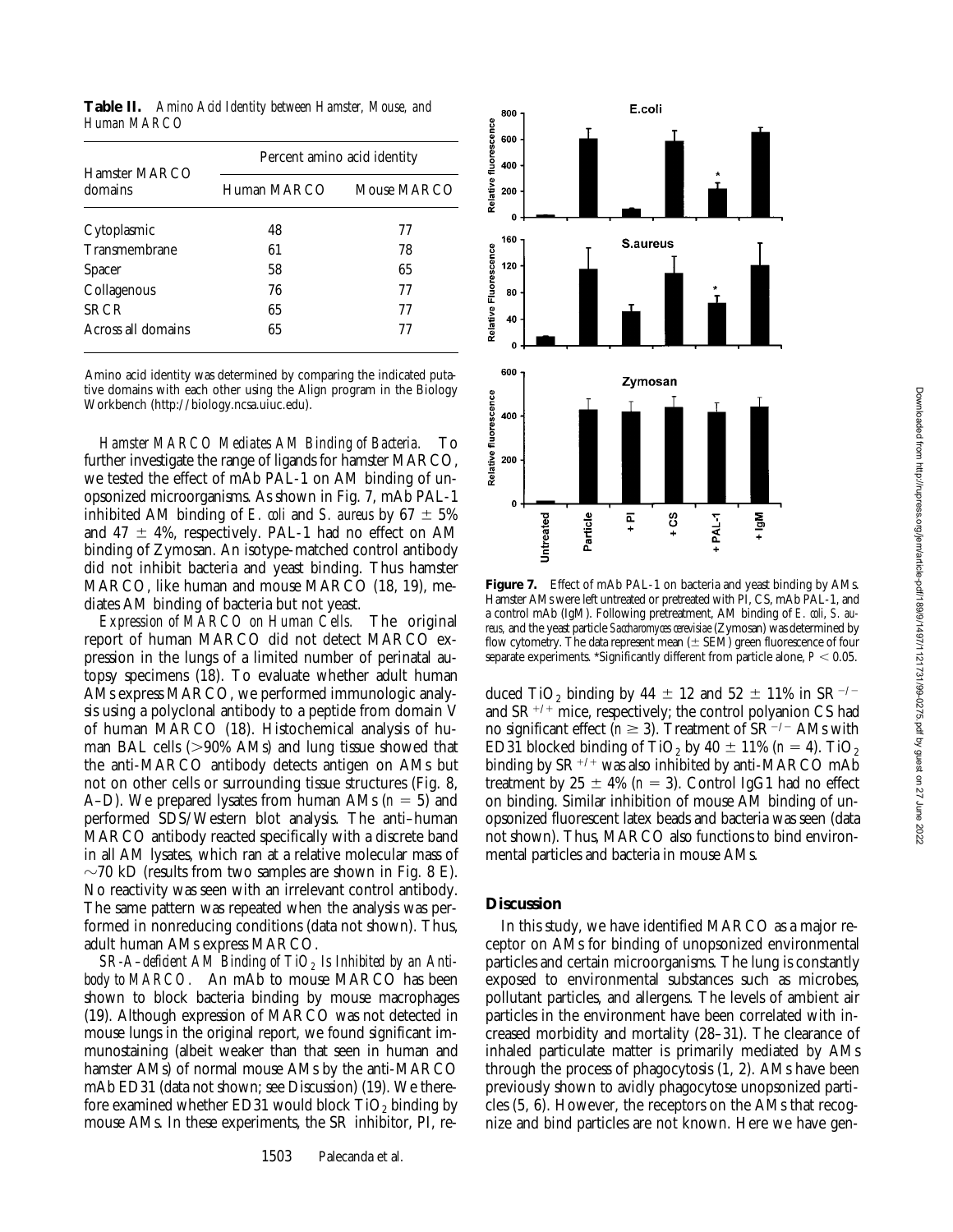

Figure 8. (A–D) Human AMs express MARCO. Immunostaining of normal volunteer BAL cytocentrifuge preparations (A) and surgical lung tissue specimens (C) showed strong labeling by a rabbit anti–human MARCO antibody; control rabbit IgG showed only minimal nonspecific background staining (B, D) (original magnification 400). (E) Lysates prepared from BAL cells collected from adult volunteers (2/5 similar results shown) were analyzed by reducing SDS-PAGE and immunoblotted with a rabbit anti–human MARCO antibody or control rabbit IgG (Ctrl). Relative molecular mass standards are indicated (kD).

erated an mAb, PAL-1, that blocked particle and bacteria binding by AMs. Using mAb PAL-1 as a probe, we have cloned the cDNA encoding for the receptor from an AM cDNA library. Transfection of COS cells conferred mAb PAL-1 reactivity and mAb PAL-1–inhibitable binding of  $TiO<sub>2</sub>$ . By sequence homology and functional similarity, we conclude that the receptor is the hamster homologue of MARCO.

The recognition of phagocytic targets is mediated by specific receptors on the phagocytes that either recognize serum components (opsonins) bound to the particle or directly recognize molecular determinants on the target. Thus, based on the mechanism of particle recognition, phagocytosis is either opsonin-dependent or opsonin-independent. The best characterized opsonin-dependent phagocytosis receptors are the  $Fc\gamma$  receptor and the complement receptor CR3 (3, 32). Recent advances have highlighted the significance of other receptors, such as the collectin receptor, C1q, in opsonin-dependent phagocytosis (33, 34). The opsonin-independent recognition of microorganisms and apoptotic cells is mediated by receptors such as the scavenger receptor, mannose receptor, vitronectin receptor, asialoglycoprotein receptor, and the  $\beta$ 2 integrins (35– 37). Based on the high expression of SRs on macrophages and their broad specificity, we considered this class of receptors as likely suspects for interaction with inhaled particles. Indeed, we found that AM phagocytosis of unopsonized environmental dusts (TiO<sub>2</sub>, Fe<sub>2</sub>O<sub>3</sub>, SiO<sub>2</sub>) or fluorescent latex beads is strongly inhibited by the SR blocker, PI (10). To more precisely determine the role of SR-A in

this interaction, we examined the ability of AMs from SR-A (I/II)–deficient mice (24) to bind particles. We showed that both wild-type and SR-A–deficient macrophages bound unopsonized  $TiO<sub>2</sub>$  (Fig. 1), Fe<sub>2</sub>O<sub>3</sub>, and latex beads essentially identically (data not shown). The scavenger receptor ligand PI inhibited the binding of particles to SR-A–deficient macrophages, suggesting that AMs express additional SR-like molecules that mediate opsonin-independent phagocytosis of particulate matter. To identify this receptor, we generated a monoclonal antibody, PAL-1, which blocked AM binding of particles (Fig. 2 and Table I). Using this antibody, we have cloned the cDNA encoding this receptor. Transfection of COS cells with this cDNA clone confers mAb PAL-1 reactivity (Fig. 5 A). Importantly, transfection confers PAL-1–inhibitable binding of  $TiO<sub>2</sub>$  by COS cells (Fig. 5 C).

Interpretation of the COS cell transfection experiments was complicated by the observation that COS cells constitutively bind particles to a substantial degree. This indicated the presence of endogenous particle adhesion receptor(s). However, transfection of COS cells with MARCO but not control plasmid or cDNA resulted in mAb PAL-1–inhibitable particle binding (Fig. 5 C). Importantly, the constitutive COS cell receptor(s) for particles is sensitive to heparin inhibition, whereas AM receptor–mediated particle binding is not heparin sensitive (10). Interestingly, transfection with MARCO, in addition to conferring mAb PAL-1–inhibitable particle binding, substantially diminished the component that was heparin inhibitable (data not shown). We speculate that the transfected cDNA competes with the endoge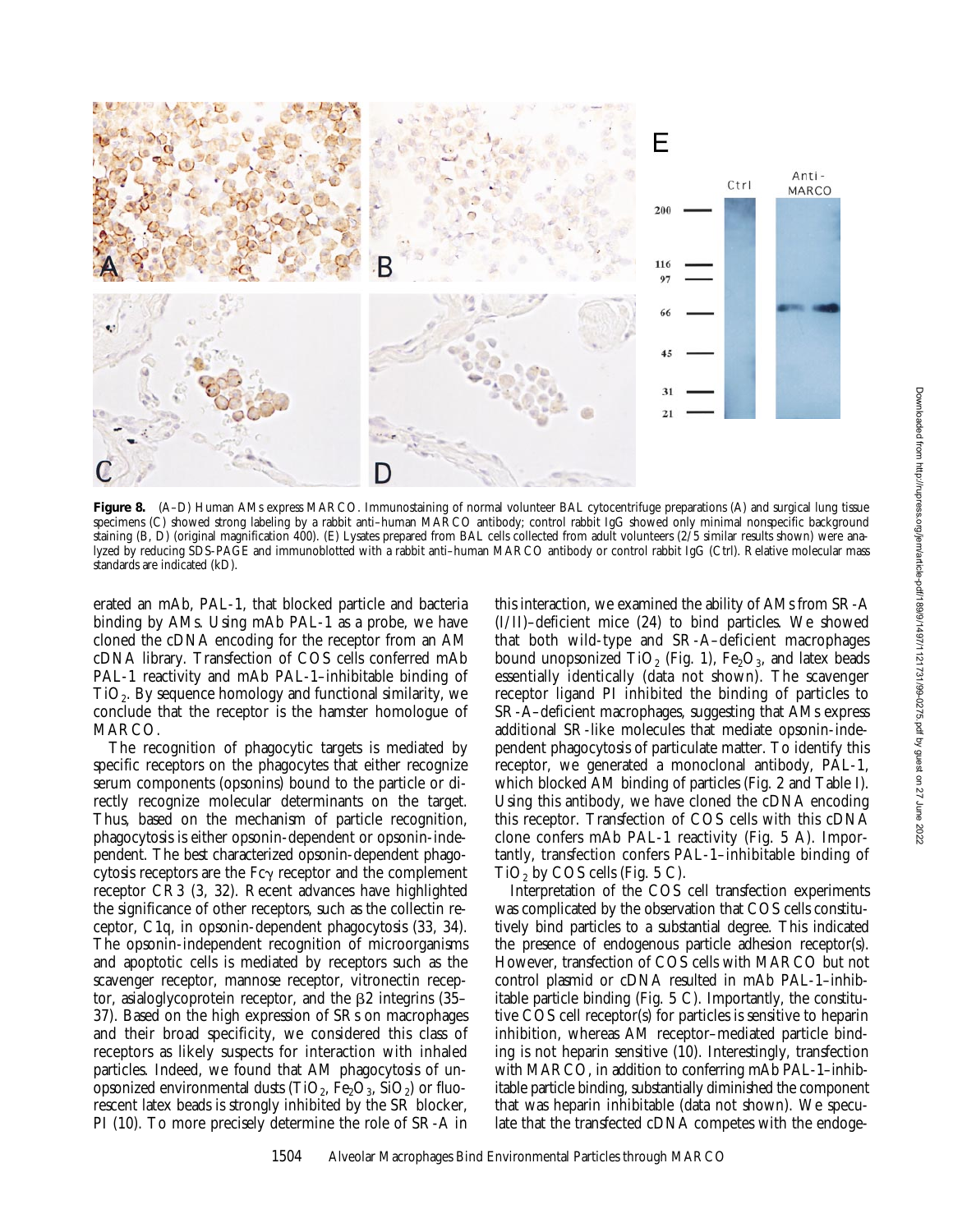nous COS cell particle receptor(s) for either surface expression or binding function. Existence of a particle-binding receptor on nonphagocytes such as COS cells is not unprecedented. The lung epithelial cell line A549 binds and ingests unopsonized  $TiO<sub>2</sub>$ , and this binding can also be inhibited by PI and heparin (38).

The particle-binding receptor on hamster AMs is similar to murine and human MARCO (Fig. 6). Murine MARCO was originally identified by screening a murine macrophage cDNA library with a human type XIII collagen probe. Murine MARCO is a 210-kD trimer made up of three disulfide-linked, 52-kD monomers and is expressed only on macrophages in spleen and lymph nodes (19). Human MARCO was recently cloned by screening human liver and spleen cDNA libraries with a murine MARCO probe (18). Human MARCO shares 68% sequence identity with mouse MARCO. Hamster MARCO had higher sequence identity to mouse than to human MARCO across all domains (Table II). Interestingly, hamster MARCO has a shorter collagenous domain (less 34 amino acids) than both human and mouse MARCO. Also, like human MARCO, hamster MARCO does not have a cysteine residue in the spacer domain. The six cysteines in the cysteine-rich domain are conserved in all three species (Fig. 6). The cysteine-rich domain defines a recently identified family of proteins (39). The true function of the SRCR is not clear. Hamster MARCO, like mouse and human MARCO, binds bacteria but not yeast (Fig. 7; references 19, 21).

The expression of MARCO on normal AMs merits discussion. Initially, both human and mouse MARCO were not detected in normal lung (18, 19). Using Western blot and immunolabeling techniques, we detected MARCO expression in normal lavaged AMs and AMs presented in

diseased lungs (surgical specimens) (Fig. 8). The use of adult AMs may explain the difference between this finding and the absence of mRNA in neonatal lungs (18). In mouse AMs, we have detected faint but reproducible immunoperoxidase labeling, using mAb ED31, of normal BAL AMs. This antibody also partially blocks mouse AM binding of particles, indicating that low levels of ED31 (MARCO) are present and functional on these cells. In these studies, we used normal, healthy looking mice housed in conventional facilities, not a "clean room" barrier facility. Expression of MARCO is induced on lung and liver macrophages in mice infected with *Klebsiella pneumoniae* (21). It is possible that our mice expressed MARCO because of low-level activation from their less clean environmental surroundings, a possibility yet to be formally tested. It is also noteworthy that both PI and anti-MARCO (ED31) cause lower levels of inhibition of unopsonized particle binding by mouse AMs compared with that seen with hamster AMs. Whether this reflects a significant difference (e.g., the presence of other receptor[s]), minor species, or technical variables remains to be determined.

Our finding that MARCO mediates AM binding of particles defines a novel and immunologically important function for MARCO. As MARCO mediates binding of both inert particles and potentially pathogenic microorganisms, it will be interesting to determine how binding by MARCO modulates AM bactericidal functions. Specifically, the laudable absence of AM activation that accompanies binding (and ingestion) of inert environmental dusts may prove harmful for encounters with viable pathogens. Additional studies of the function of MARCO may provide more insight into the role of AMs in the initial, innate response of the lung to inhaled particles and pathogens.

We thank Dr. Scott Shepard and Marshall Katler for assistance in sequencing and Dr. G. Kraal for providing anti–mouse MARCO antibodies.

This work was supported by grants NIEHS 00002 and ES08129.

This study complies with National Institutes of Health guidelines and was approved by the Institutional Review Committees on Animals of the Harvard School of Public Health.

Address correspondence to Lester Kobzik, Physiology Program, Harvard School of Public Health, 665 Huntington Ave., Boston, MA 02115. Phone: 617-432-2247; Fax: 617-432-0014; E-mail: lkobzik@hsph. harvard.edu

*Received for publication 17 February 1999.*

#### **References**

- 1. Brain, J.D. 1985. Macrophages in the respiratory tract. *In* Handbook of Physiology. I.A.P. Fishman, editor. American Physiological Society, Bethesda, MD. 447–471.
- 2. Bowden, D. 1987. Macrophages, dusts and pulmonary diseases. *Exp. Lung Res.* 12:89–99.
- 3. Swanson, J.A., and S.C. Baer. 1998. Phagocytosis by zippers and triggers. *Trends Cell Biol.* 5:89–93.
- 4. Brown, E.J. 1994. Phagocytosis. *Bioessays.* 17:109–117.
- 5. Parod, R., and J.D. Brain. 1983. Uptake of latex particles by macrophages: characterization using flow cytometry. *Am. J. Physiol.* 245:C220–C225.
- 6. Parod, R.J., and J.D. Brain. 1986. Immune opsonin-independent phagocytosis by pulmonary macrophages. *J. Immunol.* 136:2041–2049.
- 7. Kobzik, L., J.D. Godleski, and J.D. Brain. 1990. Selective down-regulation of alveolar macrophage oxidative response